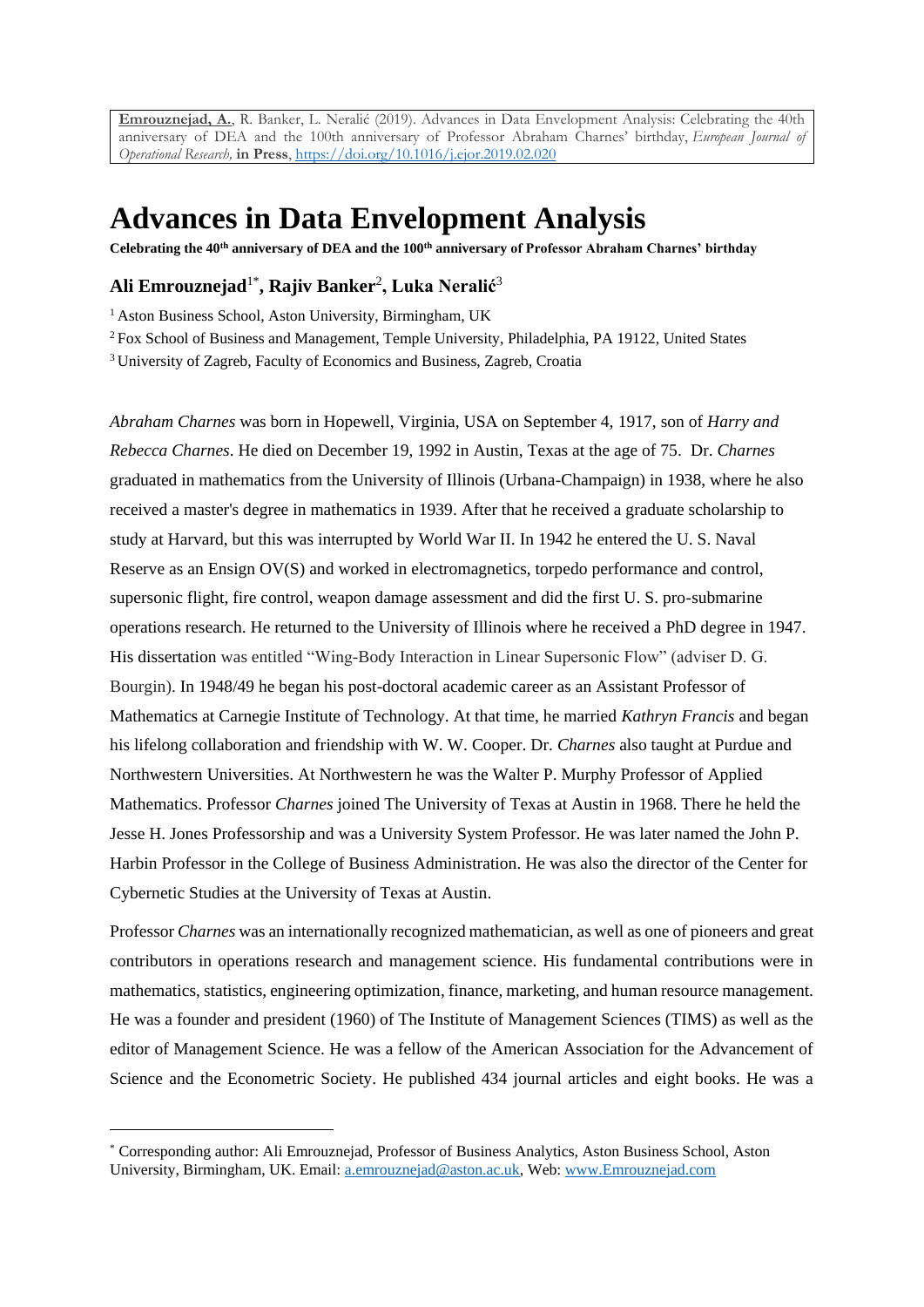finalist for the Nobel prize in 1975. Professor *Charnes* was the recipient of numerous honors. Among these was the John von Neumann Theory Prize of the TIMS and the Operations Research Society of America (ORSA) in 1982, jointly with W. W. Cooper and R. J. Duffin, for their "fundamental contributions to optimization methods, concepts, and models for problems of decision, planning and design". With Rajiv Banker and W. W. Cooper he received the Notable Contributions to the Governmental Accounting Literature Award from the American Accounting Association. He also received the Harold Lardner Memorial Award from the Canadian Operations Research Society. During the celebration of his sixtieth birthday in 1977, Professor *Charnes* received the U.S. Navy Medal for Public Service, the Navy's highest civilian award, for his contributions as a research physicist and operations analyst during World War II. In 2006, he was posthumously awarded the Institute for Operations Research and the Management Sciences' IMPACT Prize jointly with W. W. Cooper for all their work on DEA. Professor *Charnes* is one of only twenty-three individuals to be elected into the International Federation of Operational Research Societies' Hall of Fame as of spring, 2015.

Charnes, Cooper and Rhodes (1978) introduced the basic CCR model of Data Envelopment Analysis (DEA) in their seminal paper "Measuring the Efficiency of Decision Making Units", which was published in the European Journal of Operational Research (EJOR) in 1978. Professor *Charnes* contributed in DEA as an author or co-author with many published papers in the theory and applications. The CCR model has later been developed further to the BCC model by Banker, Charnes, Cooper (1984). Stability of the CCR model of DEA, proved by Charnes, Cooper, Sears and Zlobec (1990) was very important for applications. He also was an adviser to many students who received PhD degrees in a variety of areas including DEA.

Professor *Charnes* was remarkable in many ways: a distinguished scientist, and professor, an adviser, a husband, and father, and a friend, who was ready to help anyone.

Since 1978 there has been continuous and rapid growth in the field of Data Envelopment Analysis. Various DEA models have been developed and employed routinely in areas that range from assessment of public organizations such as educational institutions, health care systems, and governmental bodies to private organizations such as banks, insurance companies and service providers. Currently there are over 10,000 papers published in this area (Emrouznejad and Yang; 2018).

The papers comprising this special issue of the *European Journal of Operations Research* contribute to the theory and applications of DEA in various areas. The guest editors put together this special issue to celebrate the 40<sup>th</sup> anniversary of DEA and the 100<sup>th</sup> anniversary of Professor *Abraham Charnes*' birthday. This special issue has its origin in the 15<sup>th</sup> International Conference on Data Envelopment Analysis (DEA2017). The conference was organized by the University of Economics, Prague in the Czech Republic, between June  $26<sup>th</sup>$  and  $29<sup>th</sup>$ , 2017. The scope of this issue was extended beyond that of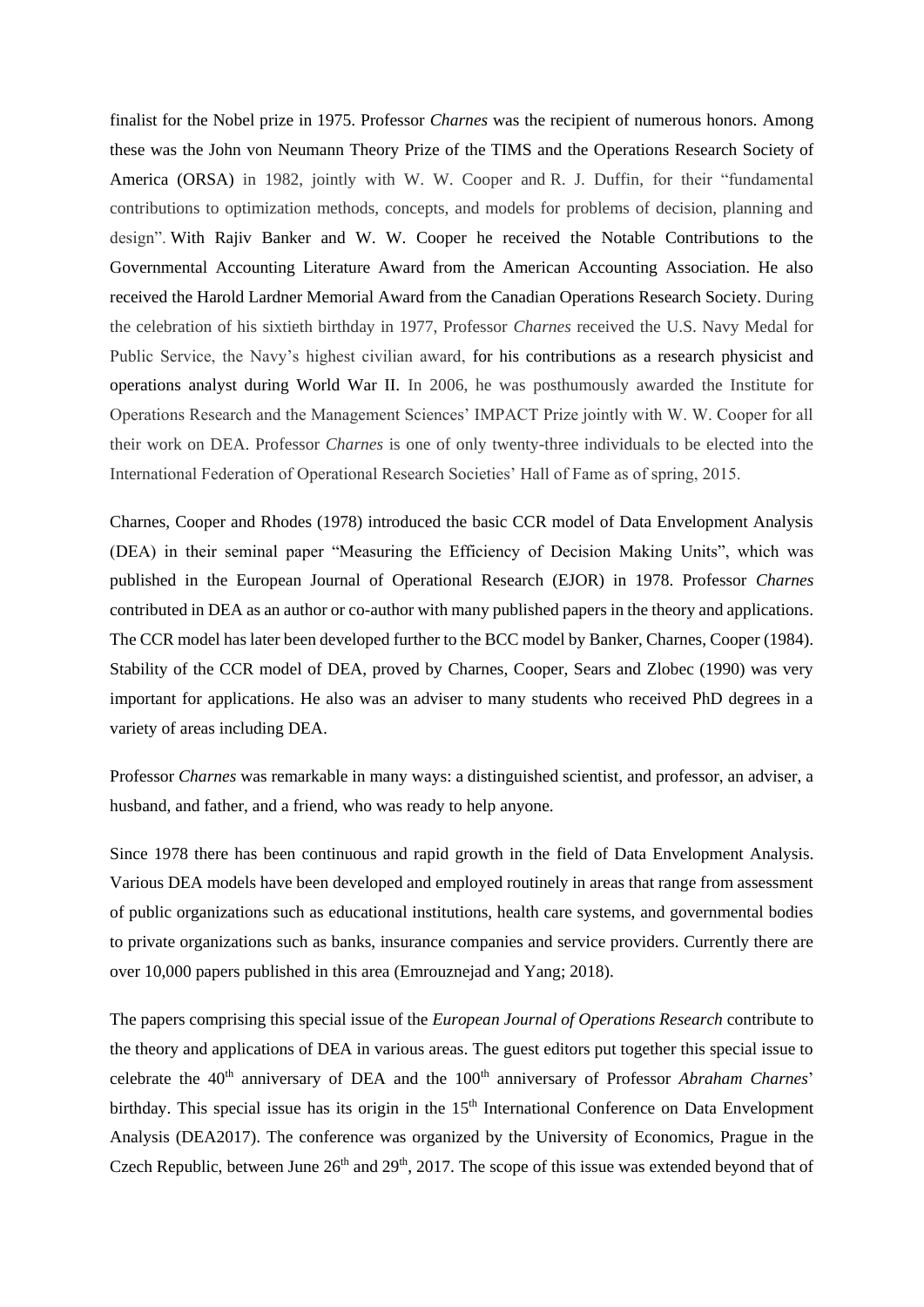the papers presented at the conference via an open invitation to the broader academic community working in the area of theory and applications of efficiency and productivity analysis. As a result of the rigorous refereeing process, 15 papers were accepted for inclusion in this special issue. This set of papers represent only a small fraction of the total number of submitted manuscripts but can still offer a wellbalanced mix of topics of DEA in the both theory and application.

The first paper in this issue deals with two-stage estimation of the impact of contextual variables in stochastic frontier production function models using data envelopment analysis. In this paper, *Rajiv Banker, Ram Natarajan and Daqun Zhang* identify sufficient conditions in a stochastic framework to justify the popular two-stage approach of Data Envelopment Analysis followed by Ordinary Least Squares (DEA + OLS) to estimate the impact of contextual variables on productivity. They show that the effectiveness of the Simar and Wilson's approach critically depends on the assumption that the actual data generating process (DGP) exactly matches their assumed DGP and their approach does not yield correct inferences in environments characterized by stochastic noise. Extensive simulations from a stochastic frontier DGP document that the simple two-stage DEA + OLS model significantly outperforms the more complex Simar and Wilson's model with lower mean absolute deviation (MAD), lower median absolute deviation (MEAD) as well as higher coverage rates when the contextual variables significantly impact productivity. In the same area, *Samah Jradi and John Ruggiero* in the second paper discuss a quantile regression approach to estimate the production frontier in Stochastic data envelopment analysis. They extend stochastic DEA model of Banker (1988, "Stochastic Data Envelopment Analysis," Working Paper, Carnegie Mellon University) by considering a semi-parametric model that identifies the most likely quantile based on assumptions of the composed error terms. The focus in this paper is on the most common stochastic frontier model with an error structured constrained to a convolution of the normal and half-normal distributions. Using simulated data, this paper compares the model to the econometric stochastic frontier model under different distributional assumptions.

The next paper in this issue is on the benefit-of-the-doubt model with reverse indicators. *Rolf Färe, Giannis Karagianni, Maryam Hasannasabd and Dimitris Margaritis* reformulate the diet problem as a linear optimization program with desirable and undesirable food nutrients. They then show how the dual formulation of this diet problem is equivalent to a new Benefit-of-the-Doubt (BoD) model with forward and reverse indicators and with a wide range of applications in the construction of composite indicators. The paper illustrates the BoD model to construct a composite index of public health for 180 countries.

The domain of the next two papers is the hyperbolic efficiency measurement. In the first paper Maryam Hasannasab, Dimitris Margaritis, Israfil Roshdi and Paul Rouse transform a hyperbolic distance function into a simple conic programming model. This paper develops a computational procedure for the hyperbolic distance function (HDF) within the nonparametric framework of data envelopment analysis. Authors convert the nonlinear HDF model under variable returns to scale into an equivalent conic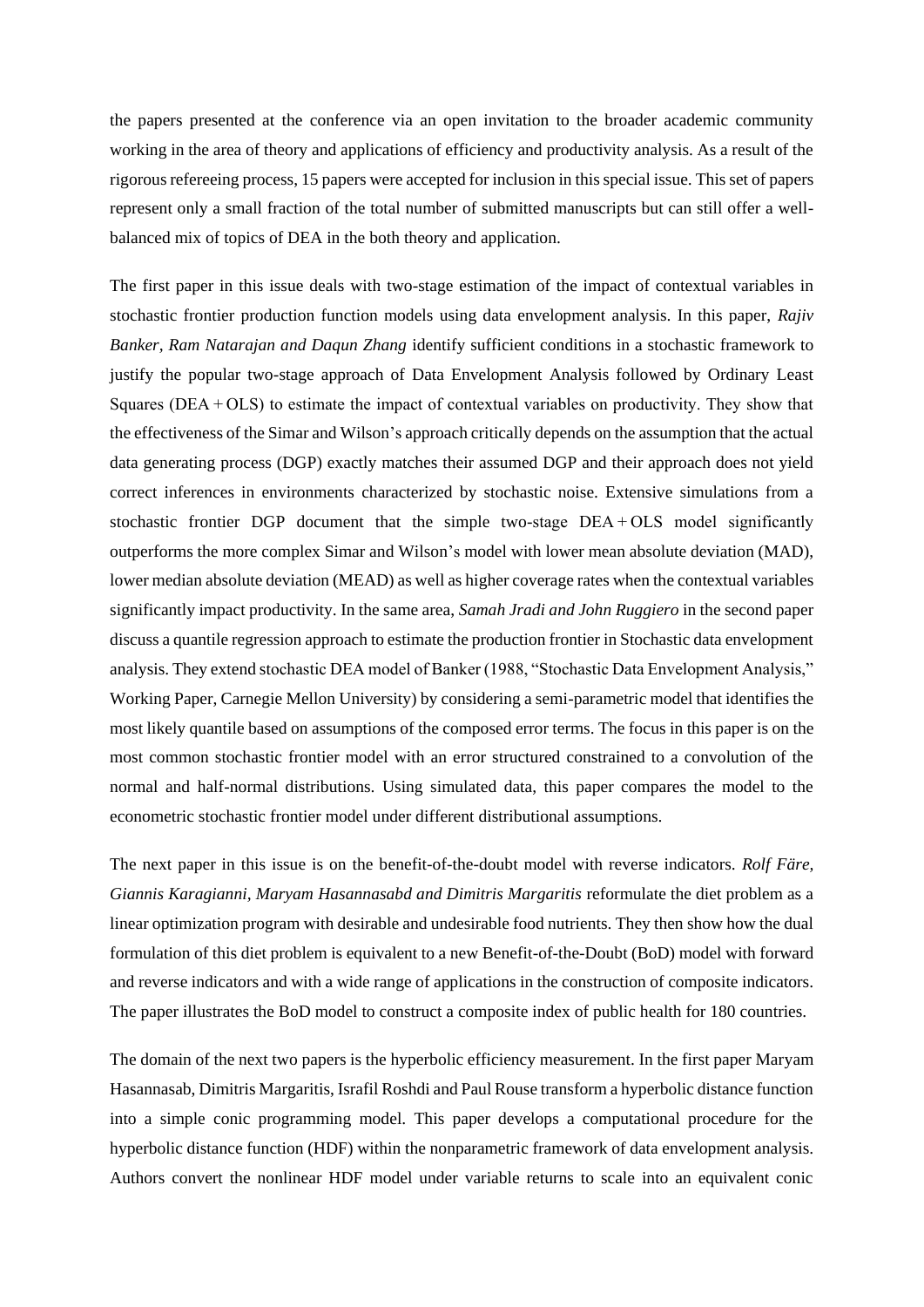optimization problem with linear constraints plus a "toppled ice cream" cone constraint that can be efficiently solved by specialized interior point methods in about the same time as a linear program. Applying the dual of an ice cream cone, this paper formulates a multiplier based (dual) HDF model. The paper also elaborates on the structural details of both primal and dual HDF models through geometrical figures. In the second paper, *Margaréta Halická and Mária Trnovská* discusses that the hyperbolic measure (HM) model is a radial, non-oriented and hence the conventional linear programming methods, customarily used in DEA, cannot be applied to it in general. This paper reformulates the hyperbolic measure model in a semidefinite programming framework which opens the way to solving the HM model by reliable and efficient interior point algorithms. Authors derive the dual of the HM model and so, for the first time, establish its multiplier form. The paper also offers an economic interpretation of the dual HM model via a comparison with the multiplier form of the directional distance model and relate the HM score to the so-called Nerlovian profit efficiency.

The sixth paper in this issue explains the foundation of Charnes, Cooper, and Rhodes definition of the ratio of the virtual output to the virtual input as a measure of the technical efficiency of a multiple output multiple input firm. In this paper, *Subhash Ray* explains that the aggregation weights used in construction the virtual output and the virtual input may be arbitrarily chosen so long as the weights are non-negative and using these weights no firm's input-output bundle shows efficiency exceeding 100%. In production economics, the ratio of aggregate output to aggregate input is a measure of total factor productivity and a direct link of the CCR ratio to technical efficiency is not obvious. Usually the CCR ratio is rationalized as efficiency by showing its equivalence to the Farrell (1957) efficiency measure. This paper offers a direct derivation of the CCR ratio measure of efficiency from a transformation function. The paper also shows how the BCC measure under variable returns to scale can be derived from the transformation function.

The next two papers are on the stability regions and improving discriminating power in DEA. In the first paper *Luka Neralić and Richard E. Wendell* extend fundamental results on metric sensitivity in DEA. Specifically, they show how to obtain a larger radius of stability for a decision-making unit (DMU) by exploiting knowledge about its variability, and how to enlarge a DMU's region of stability to a nonsymmetric hyperbox. In the second paper, *Mohammad Reza Ghasemi, Joshua Ignatius, and Babak Rezaee* discuss that the lack of discriminating power in efficiency values remain a major contention in the literature of DEA. To overcome this problem, authors explain the super-efficiency model the issue with infeasibility problems under the variable returns-to-scale (VRS). This paper extends the deviation variable form of classical VRS technique and propose a procedure for ranking efficient units based on the deviation variables values framework in both forms – CRS and VRS. With this method, scholars who wish to prescribe theories based on a set of contextual factors need not remove large number of DMUs that are infeasible, thus avoiding problems in generalizability of their findings.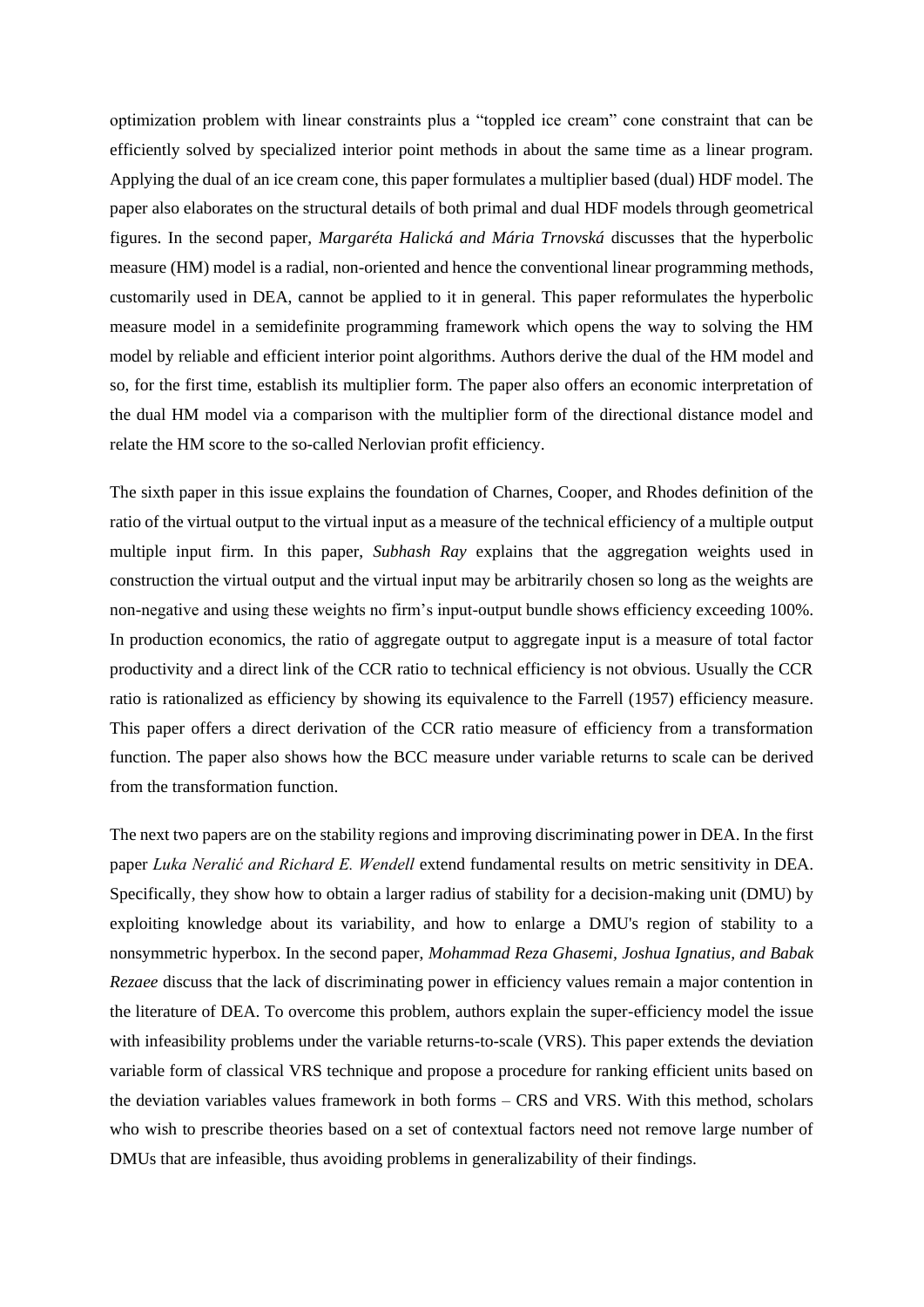The next three papers in this issue are on the area of dynamic and network DEA. In the first paper, *Francisco J. Santos Arteaga, Madjid Tavana, Debora Di Caprio, and Mehdi Toloo* discuss that the dynamic DEA models are built on the idea that single period optimization is not fully appropriate to evaluate the performance of DMUs through time. This paper incorporates two distinct complementary types of sequentially cumulative processes within a dynamic slacks-based measure DEA model. In particular, human capital and knowledge, constituting fundamental intangible inputs, exhibit a cumulative effect that goes beyond the corresponding factor endowment per period. At the same time, carry-over activities between consecutive periods are used to define the pervasive effect that technology and infrastructures have on the productive capacity and efficiency of DMUs. The resulting dynamic DEA model accounts for the evolution of the knowledge accumulation and technological development processes of DMUs when evaluating both their overall and per period efficiency. In the second paper, *Juan Aparicio and Magdalena Kapelko* extend the measurement of dynamic inefficiency in the full input–output space in the adjustment-cost theory framework to account for slacks. In particular, the paper develops the dynamic weighted additive model in DEA and shows its main properties. In the third paper, *Gregory Koronakos, Dimitris Sotiros, and Dimitris K. Despotis reformulate the basic network* DEA models using a common modelling framework. This paper shows that the leader-follower approach, the multiplicative and the additive decomposition methods as well as the recently introduced min-max method and the "weak-link" approach, can all be modelled in a multi-objective programming framework, differentiating only in the definition of the overall system efficiency and the solution procedure adopted. Such a common modelling framework makes the direct comparison of the different methodologies possible and enables us to spot and underline their similarities and dissimilarities effectively.

This is followed by a paper authored by *Oscar Herrera-Restrepo and Konstantinos Triantis* who explain the managerial policies affect enterprise operations facilitating or impeding the achievement of goals. Enterprises can operate individually or might also be part of a group of interconnected enterprises. For an enterprise operating as part of a (de)centralized group of enterprises with a similar or complementary mission and under the same or different ownership, the coordination of decisions and actions is important. Using the concept of network as an arrangement of interconnected nodes, this paper deals with enterprises as the members of a network, and with enterprise transactions as the connections among its members. This paper considers coordination exhibiting connectivity, feedback, and adaptation. These features are not only typical of enterprise networks, but also of complex adaptive systems (CAS). By considering enterprise networks as CAS, authors study managerial policies that affect the coordination among the members of enterprise networks and the subsequent effect on technical efficiency both at the individual member enterprise and network levels. To approximate the effects of coordination-driven managerial policies, they consider flocking behavior from natural ecosystems, which the CAS literature studies, as a proxy for managerial policies.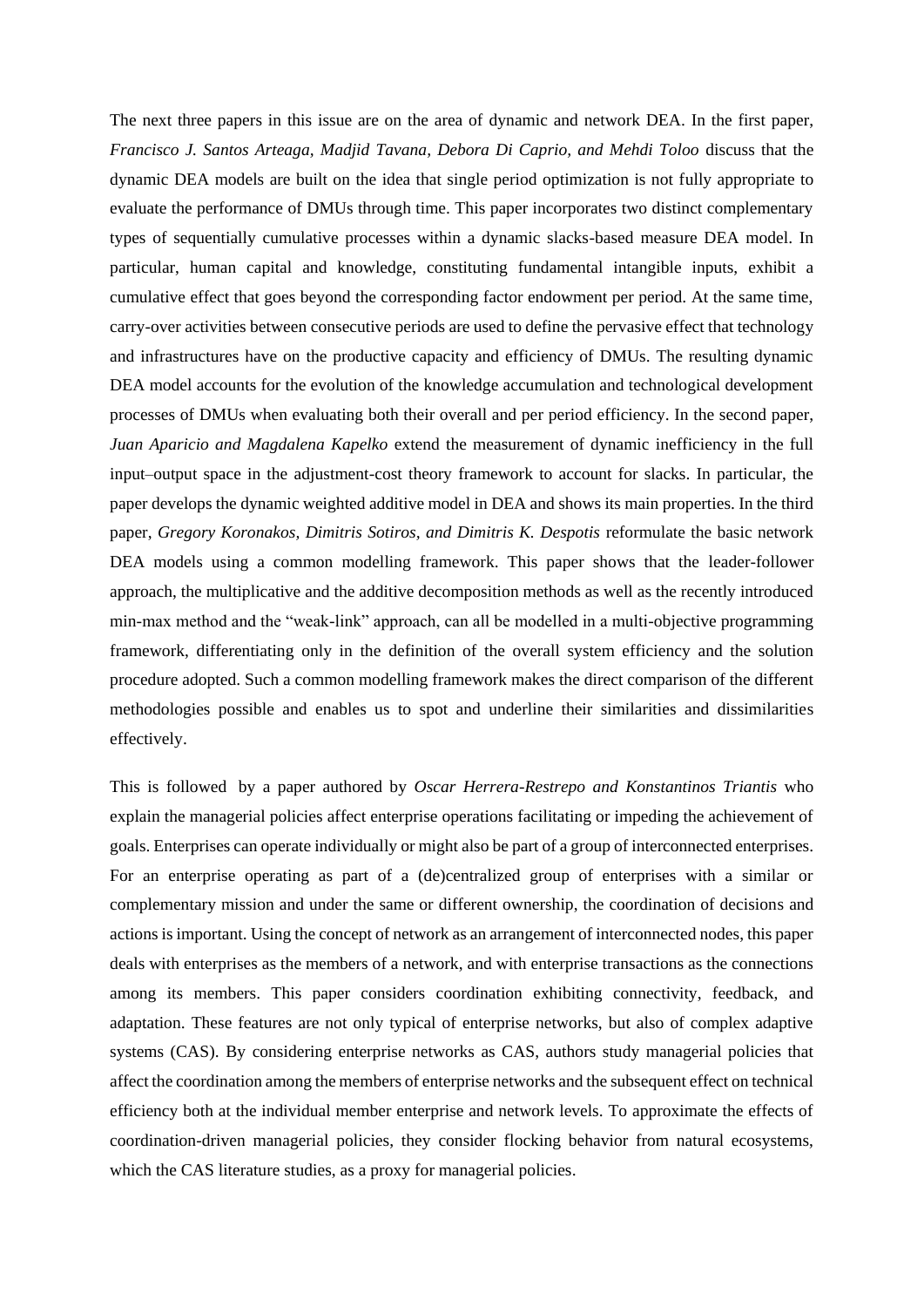Finally, the last two papers in this issue are on the assessment of corporate social responsibility and evaluation of digital government transformation. In the first paper *Renata Oliveira, Andreia Zanella, and Ana S. Camanho* propose an innovative composite indicator to evaluate Corporate Social Responsibility (CSR). The methodology proposed involves two stages. The first stage specifies an optimization model, based on directional distance functions, to obtain a relative measure of CSR at the firm level that can guide performance improvements. This model allows distinguishing the firms with best practices from those with potential for improvement and can suggest targets for future achievements. In the second stage, a goal programming model is proposed to identify a common set of weights for the key performance indicators, enabling the evaluation of all firms on common grounds. These weights are used to construct an industry ranking, which is based on the distance of firms to a common frontier of technology that respects the trade-offs determined for the industry. In the second paper, *Ibrahim H. Osman, Abdel Latef Anouze, Zahir Irani, Habin Lee, Tunç D. Medeni, and Vishanth Weerakkody* explain that electronic government services (e-services) involve the delivery of information and services to stakeholders via the Internet, Internet of Things and other non-Internet modes. Despite their beneficial values, the overall level of usage (take-up) remains relatively low compared to traditional modes. They are also challenging to evaluate due to behavioral, economical, political, and technical aspects. The literature lacks a methodology framework to guide the government transformation application to improve both the internal processes of e-services and the institutional transformation to advance relationships with stakeholders. This paper proposes a cognitive analytics management (CAM) framework to implement such transformations. The CAM framework uses cognition to frame the transformation challenge in analytics terms. It conducts benchmarking analysis using DEA to recommend improvement policies. A classification and regression tree is applied to the DEA results to identify characteristics of unsatisfied users to advance relationships.

To conclude, we are grateful to all the authors and to the many reviewers who made this special issue a success. Although it was not possible to include all submitted manuscripts, the editors of this special issue hope that all authors found the feedback helpful for their future work. We also extend our thanks to *Professor Robert Dyson*, Editor of the *European Journal of Operations Research*, for giving us the opportunity and for providing full support during preparation of this special issue.

## **Ali Emrouznejad, Rajiv Banker, Luka Neralić**

February 2019

## **References**

- Banker R. D., A. Charnes and W. W. Cooper (1984). "Some Models for Estimating Technical and Scale Inefficiencies in Data Envelopment Analysis." *Management Science* 30(9): 1078-1092.
- Charnes A, WW Cooper and EL Rhodes (1978). "Measuring the Efficiency of Decision Making Units." *European Journal of Operations Research* 2: 429-444.